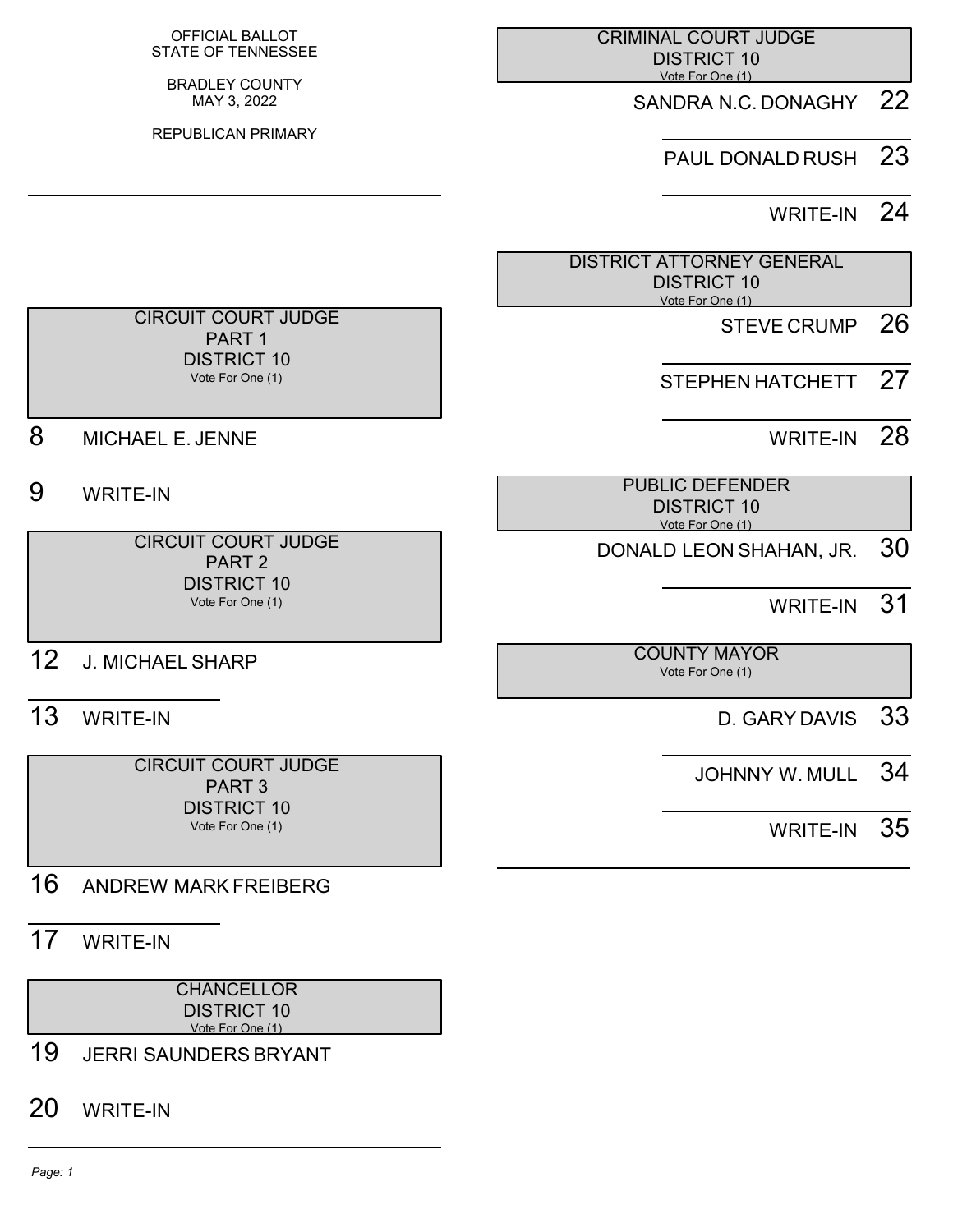|    | <b>COUNTY COMMISSION</b><br><b>DISTRICT 1</b><br><b>SEAT A</b><br>Vote For One (1) | <b>COUNTY COMMISSION</b><br><b>DISTRICT 2</b><br><b>SEAT B</b><br>Vote For One (1) |    |
|----|------------------------------------------------------------------------------------|------------------------------------------------------------------------------------|----|
| 43 | <b>DANIEL BEATY</b>                                                                | <b>TYLER BLACKWELL</b>                                                             | 63 |
| 44 | <b>DENNIS EPPERSON</b>                                                             | <b>THOMAS CRYE</b>                                                                 | 64 |
| 45 | <b>DON SCOGGINS</b>                                                                | <b>ZACHARY J. KILBY</b>                                                            | 65 |
| 46 | <b>WRITE-IN</b>                                                                    | <b>WRITE-IN</b>                                                                    | 66 |
|    | <b>COUNTY COMMISSION</b><br><b>DISTRICT 1</b><br><b>SEAT B</b><br>Vote For One (1) | <b>COUNTY COMMISSION</b><br><b>DISTRICT 3</b><br><b>SEAT A</b><br>Vote For One (1) |    |
| 49 | <b>MIKE HUGHES</b>                                                                 | <b>MILAN M. BLAKE</b>                                                              | 69 |
| 50 | <b>WRITE-IN</b>                                                                    | <b>WRITE-IN</b>                                                                    | 70 |
|    | <b>COUNTY COMMISSION</b><br><b>DISTRICT 2</b><br><b>SEAT A</b><br>Vote For One (1) | <b>COUNTY COMMISSION</b><br><b>DISTRICT 3</b><br><b>SEAT B</b><br>Vote For One (1) |    |
| 53 | <b>LOUIE ALFORD</b>                                                                | DENNY H. COLLINS, JR.                                                              | 73 |
| 54 | <b>MARC CHRISTIAN BAKER</b>                                                        | <b>RANDALL LYNN HOWARD</b>                                                         | 74 |
| 55 | <b>CHRIS SCOGGINS</b>                                                              | <b>WRITE-IN</b>                                                                    | 75 |
| 56 | <b>WRITE-IN</b>                                                                    | <b>COUNTY COMMISSION</b><br><b>DISTRICT 4</b><br><b>SEAT A</b><br>Vote For One (1) |    |

- SCOTT "DONUT" GILBERT 78
	- CHARLOTTE PEAK 79
		- WRITE-IN 80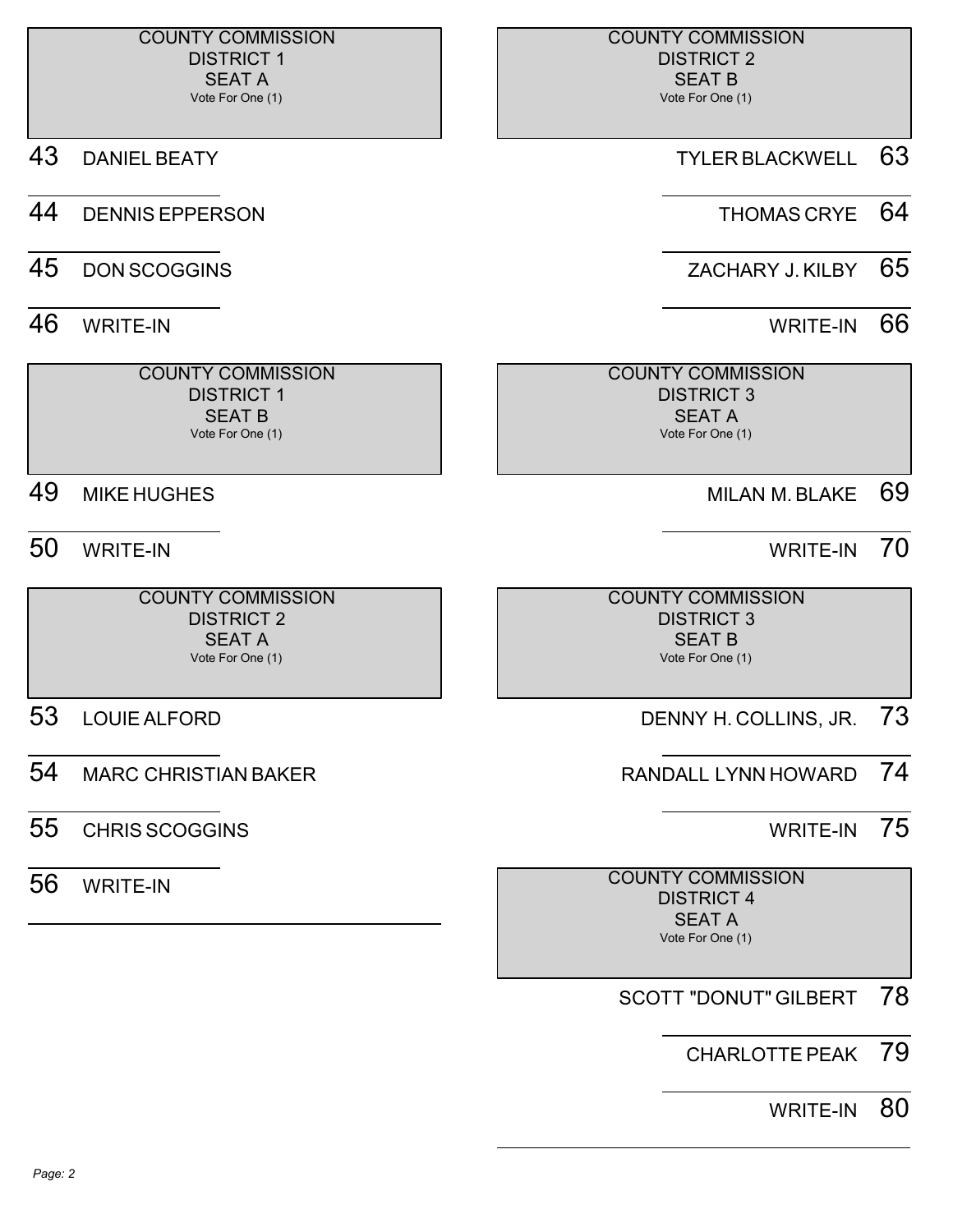#### COUNTY COMMISSION DISTRICT 4 SEAT B Vote For One (1)

#### 83 RICH KIENLEN

- 84 DANIEL LAUTARET
- 85 HOWARD THOMPSON

#### 86 WRITE-IN

 COUNTY COMMISSION DISTRICT 5 SEAT A Vote For One (1)

- 89 BOBBY GOINS
- 90 RACHEL IVEY GOINS
- 91 WRITE-IN

 COUNTY COMMISSION DISTRICT 5 SEAT B Vote For One (1)

- 94 CINDY SLATER
- 95 WRITE-IN

 COUNTY COMMISSION DISTRICT 6 SEAT A Vote For One (1)

98 TIM MASON

99 WRITE-IN

#### COUNTY COMMISSION DISTRICT 6 SEAT B

Vote For One (1)

## ERICA DAVIS 103

TOMMY LEDFORD 104

## WRITE-IN 105

 COUNTY COMMISSION DISTRICT 7 SEAT A Vote For One (1)

## JOSH ROGERS 108

## WRITE-IN 109

 COUNTY COMMISSION DISTRICT 7 SEAT B Vote For One (1)

## WILLIAM E. (BILL) WINTERS 112

## WRITE-IN 113

**TRUSTEE** Vote For One (1)

## MIKE SMITH 115

# WRITE-IN 116

 GENERAL SESSIONS JUDGE DIVISION 1 Vote For One (1)

- ANDREW B MORGAN 118
	- BARRETT PAINTER 119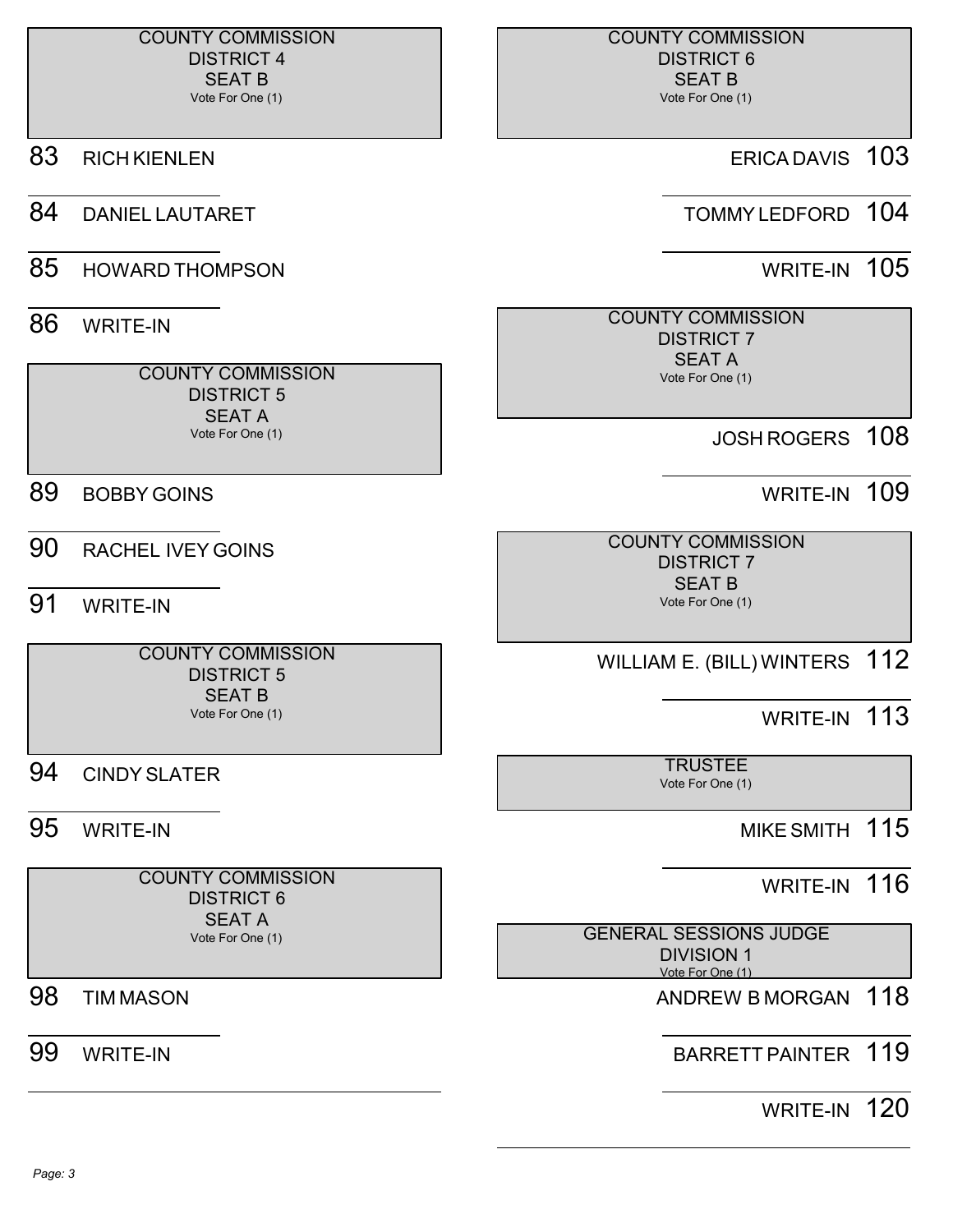## 122 DAVID CALFEE

- 123 CLAY COLLINS
- 124 REBBLE S. JOHNSON
- 125 WRITE-IN

**SHERIFF** Vote For One (1)

## 127 STEVE LAWSON

# 128 WRITE-IN

 CIRCUIT COURT CLERK Vote For One (1)

- 130 GAYLA HARRIS MILLER
- 131 WRITE-IN

 COUNTY CLERK Vote For One (1)

133 DONNA ALLEY SIMPSON

134 WRITE-IN

 REGISTER OF DEEDS Vote For One (1)

136 DINA M. SWAFFORD

137 WRITE-IN

 ROAD SUPERINTENDENT Vote For One (1)

## TOM COLLINS 142

- SANDRA NORTON KNIGHT 143
	- WRITE-IN 144

 BRADLEY COUNTY SCHOOL BOARD DISTRICT 2 Vote For One (1)

# VICKI BEATY 146

# WRITE-IN 147

 BRADLEY COUNTY SCHOOL BOARD DISTRICT 4 Vote For One (1)

- CHUCK EVANS 149
- BARTLEE NORTON 150
	- JOSH TAYLOR 151
		- WRITE-IN 152

 BRADLEY COUNTY SCHOOL BOARD DISTRICT 6 Vote For One (1)

- AMANDA LEE 154
	- WRITE-IN 155

 BRADLEY COUNTY SCHOOL BOARD DISTRICT 7 Vote For One (1)

JEFF LOVINGOOD 157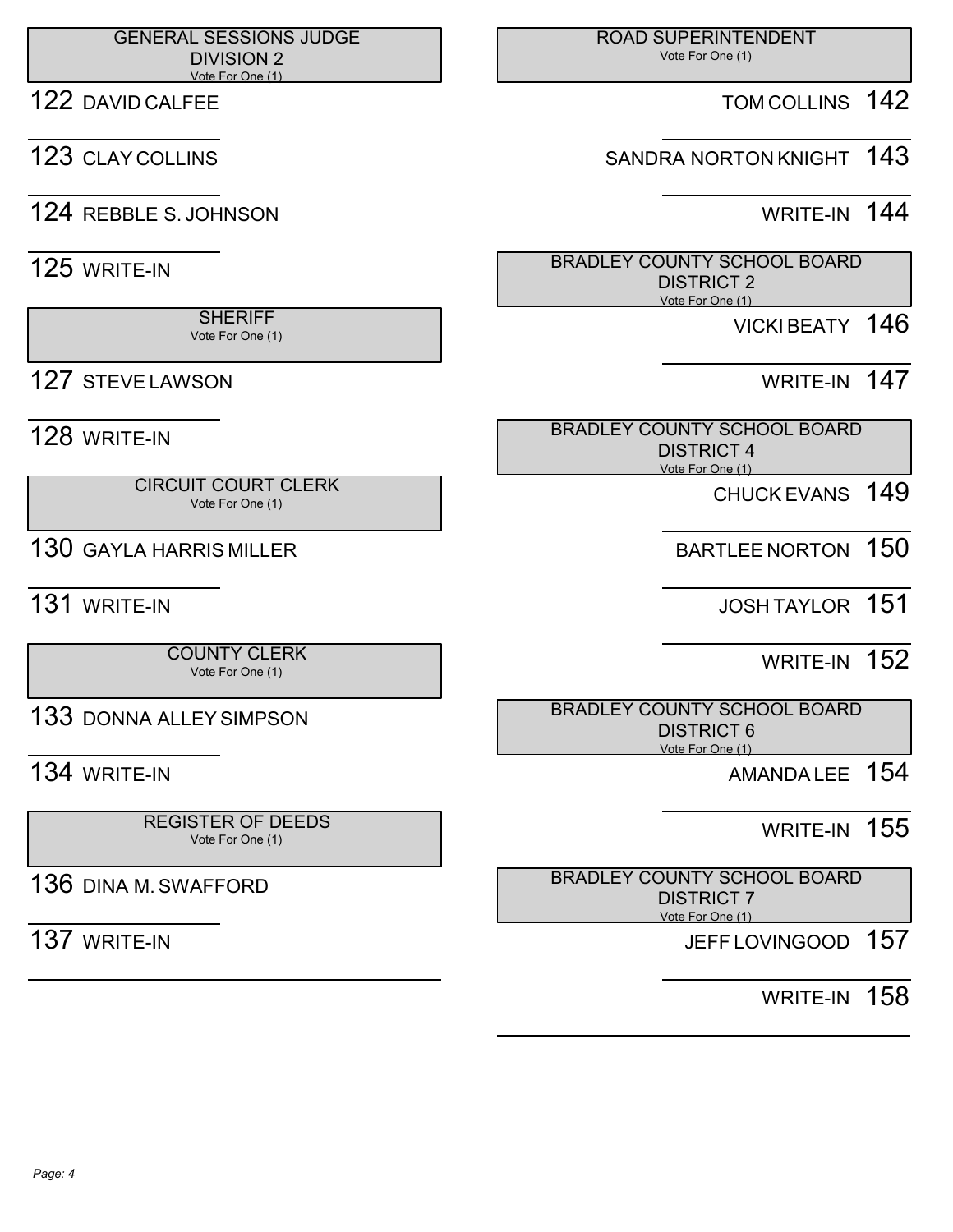| CONSTABLE         |  |  |  |
|-------------------|--|--|--|
| <b>DISTRICT 1</b> |  |  |  |
| ۱/nte For One (1) |  |  |  |

#### Vote For One (1) 162 DAREN BRANTLEY

# 163 GARRY D MOORE

164 EARL PIKE

165 WRITE-IN

 CONSTABLE DISTRICT 2

167 RICKY R. HUMPHRIES

168 JIMMY KENDRICK, JR.

169 JASPER McDONALD

170 WRITE-IN

 CONSTABLE DISTRICT 3 Vote For One (1)

172 JASON CORUM

173 WRITE-IN

**CONSTABLE**  DISTRICT 4 Vote For One (1)

175 DEWAYNE HENRY

176 ANDREW UNDERWOOD

177 WRITE-IN

**CONSTABLE**  DISTRICT 5 Vote For One (1)

179 STEVE ANDERSON

180 WRITE-IN

Vote For One (1)

#### CONSTABLE DISTRICT 6 Vote For One (1)

TIM COLBAUGH 182

WRITE-IN 183

**CONSTABLE**  DISTRICT 7 Vote For One (1)

TIM FOWLER 185

JIMMY WOODY 186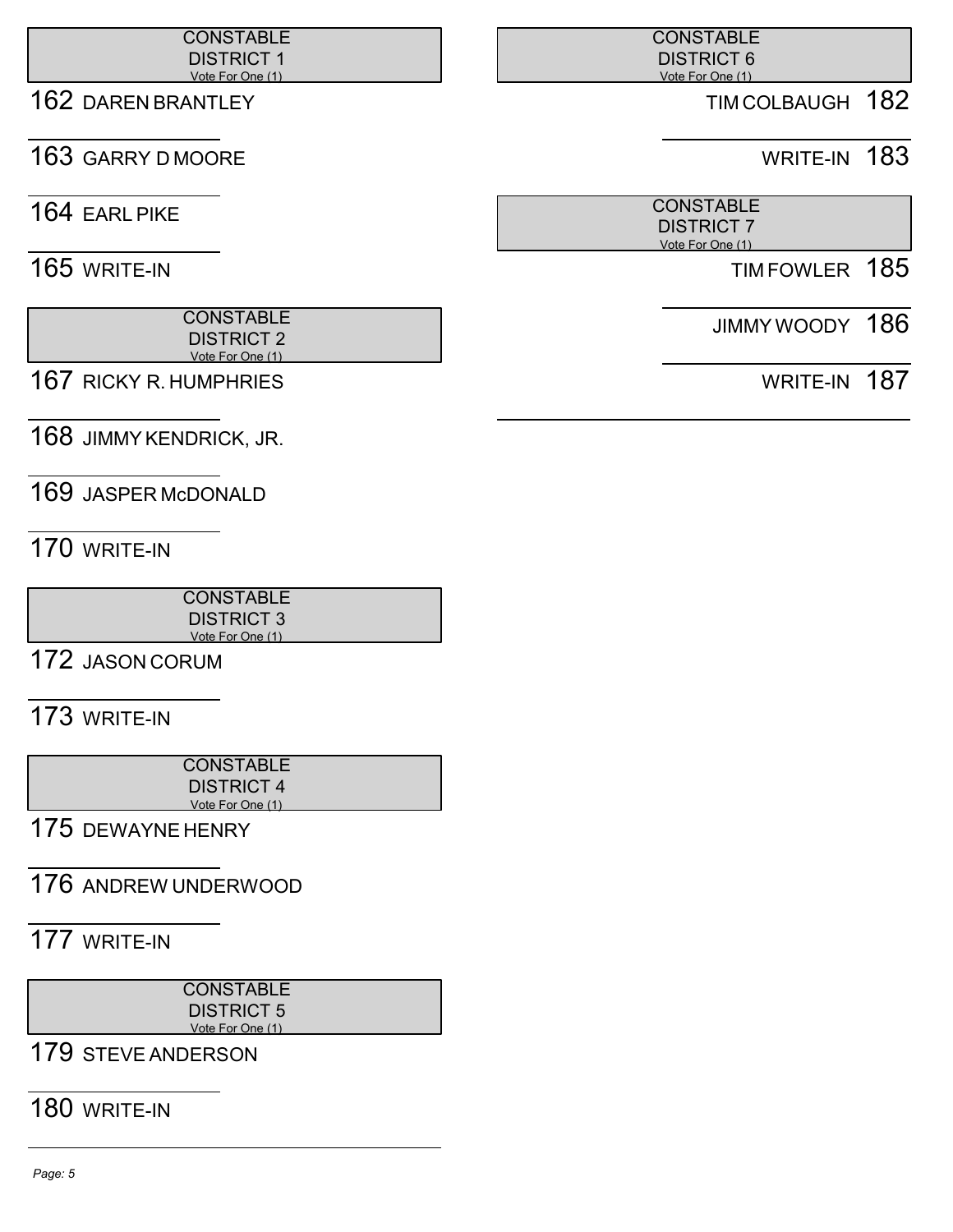CLEVELAND CITY SCHOOL BOARD AT LARGE Vote For One (1)

202 CHARLES COGDILL

203 MATTHEW COLEMAN

204 WRITE-IN

 CLEVELAND CITY SCHOOL BOARD DISTRICT 3 Vote For One (1)

206 ANDY LAY

207 DAWN ROBINSON

208 WRITE-IN

 CLEVELAND CITY SCHOOL BOARD DISTRICT 4 Vote For One (1)

210 PEGGY ANN PESTERFIELD

211 WRITE-IN

 CLEVELAND CITY SCHOOL BOARD DISTRICT 5 Vote For One (1)

213 ALLAN JONES

214 WRITE-IN

TRAVIS D. HENRY, Chairperson DANA C. BURGNER, Secretary EDDIE CARTWRIGHT, Member KEZMOND PUGH, Member CRISTY SCHUCH, Member FRAN GREEN, Administrator of Elections

BRADLEY COUNTY ELECTION COMMISSION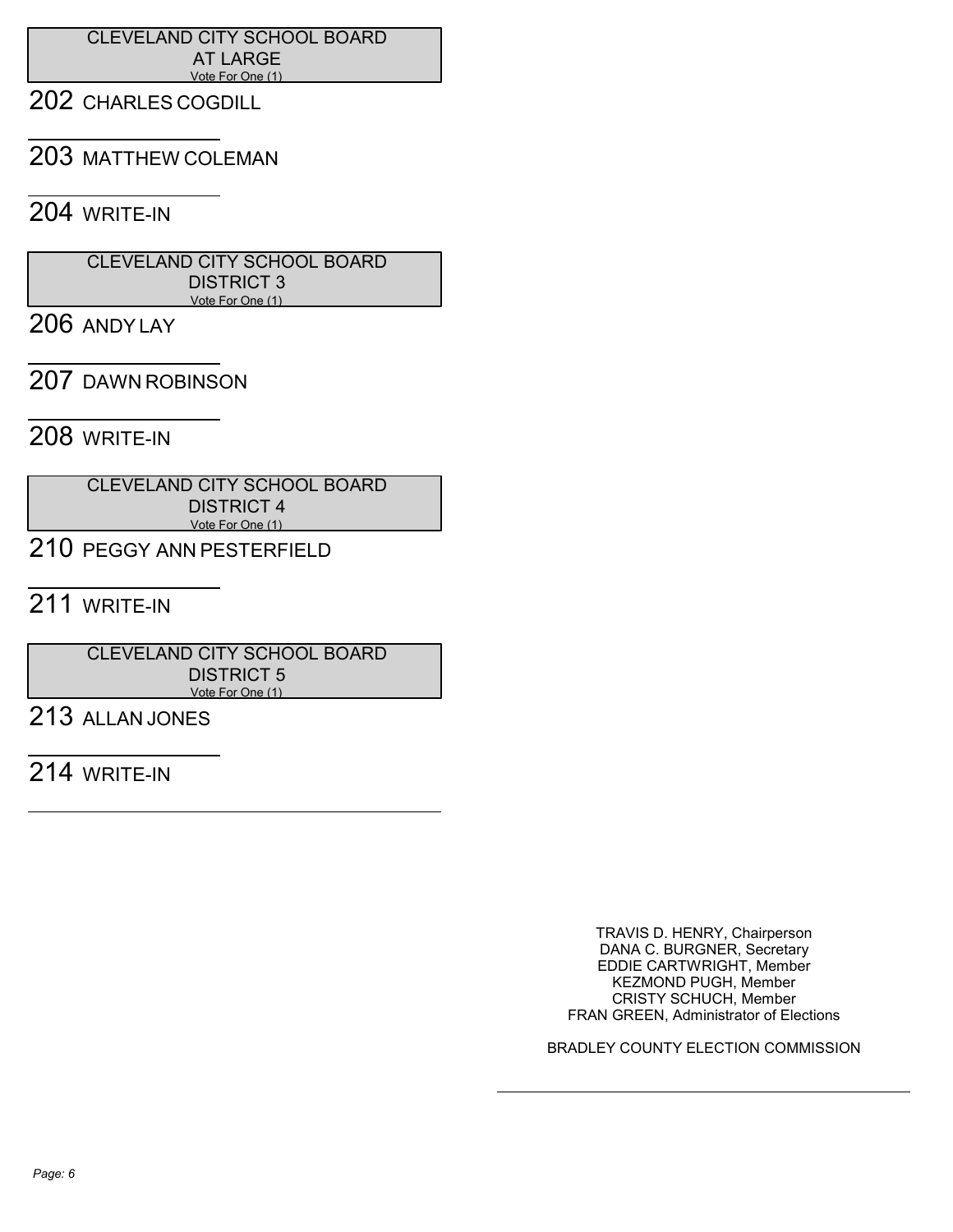OFFICIAL BALLOT STATE OF TENNESSEE

BRADLEY COUNTY MAY 3, 2022

DEMOCRATIC PRIMARY

 CRIMINAL COURT JUDGE DISTRICT 10 Vote For One (1)

NO CANDIDATE QUALIFIED

WRITE-IN 263

 DISTRICT ATTORNEY GENERAL DISTRICT 10 Vote For One (1)

NO CANDIDATE QUALIFIED

WRITE-IN 266

 PUBLIC DEFENDER DISTRICT 10 Vote For One (1)

NO CANDIDATE QUALIFIED

WRITE-IN 269

 COUNTY MAYOR Vote For One (1)

NO CANDIDATE QUALIFIED

WRITE-IN 272

 COUNTY COMMISSION DISTRICT 1 SEAT A Vote For One (1)

NO CANDIDATE QUALIFIED

WRITE-IN 276

 COUNTY COMMISSION DISTRICT 1 SEAT B Vote For One (1)

NO CANDIDATE QUALIFIED

WRITE-IN 280

 CIRCUIT COURT JUDGE PART 1 DISTRICT 10 Vote For One (1)

#### NO CANDIDATE QUALIFIED

249 WRITE-IN

 CIRCUIT COURT JUDGE PART 2 DISTRICT 10 Vote For One (1)

#### NO CANDIDATE QUALIFIED

253 WRITE-IN

 CIRCUIT COURT JUDGE PART 3 DISTRICT 10 Vote For One (1)

#### NO CANDIDATE QUALIFIED

257 WRITE-IN

**CHANCELLOR**  DISTRICT 10 Vote For One (1)

NO CANDIDATE QUALIFIED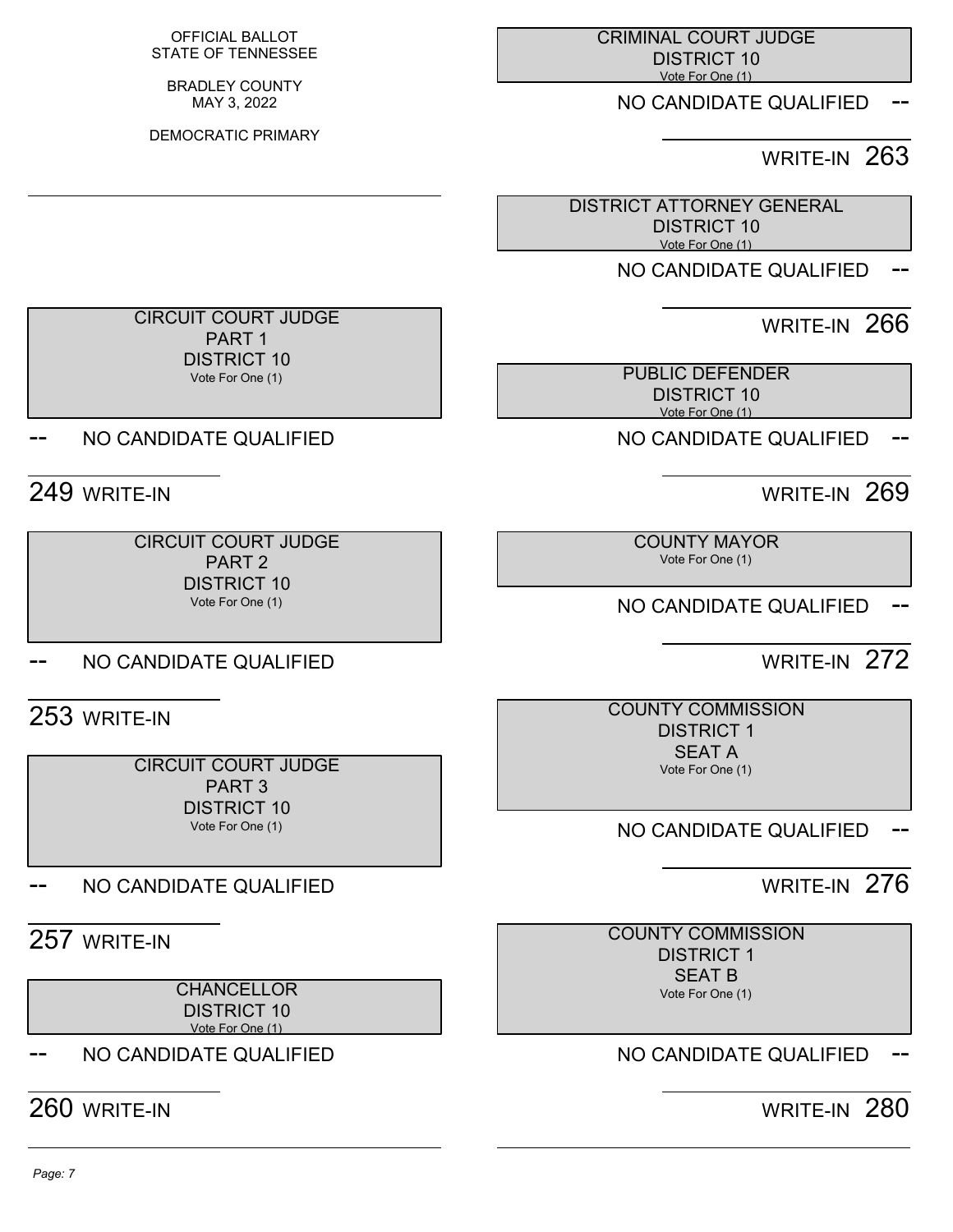#### COUNTY COMMISSION DISTRICT 2 SEAT A

Vote For One (1)

#### NO CANDIDATE QUALIFIED

## 284 WRITE-IN

| <b>COUNTY COMMISSION</b> |  |  |  |
|--------------------------|--|--|--|
| <b>DISTRICT 2</b>        |  |  |  |
| <b>SEAT B</b>            |  |  |  |
| Vote For One (1)         |  |  |  |

#### NO CANDIDATE QUALIFIED

# 288 WRITE-IN

 COUNTY COMMISSION DISTRICT 3 SEAT A Vote For One (1)

## NO CANDIDATE QUALIFIED

# 292 WRITE-IN

 COUNTY COMMISSION DISTRICT 3 SEAT B Vote For One (1)

## NO CANDIDATE QUALIFIED

# 296 WRITE-IN

 COUNTY COMMISSION DISTRICT 4 SEAT A Vote For One (1)

# NO CANDIDATE QUALIFIED

300 WRITE-IN

#### COUNTY COMMISSION DISTRICT 4 SEAT B Vote For One (1)

## NO CANDIDATE QUALIFIED

WRITE-IN 304

 COUNTY COMMISSION DISTRICT 5 SEAT A Vote For One (1)

## NO CANDIDATE QUALIFIED

WRITE-IN 308

 COUNTY COMMISSION DISTRICT 5 SEAT B Vote For One (1)

## NO CANDIDATE QUALIFIED

# WRITE-IN 312

 COUNTY COMMISSION DISTRICT 6 SEAT A Vote For One (1)

## NO CANDIDATE QUALIFIED

# WRITE-IN 316

 COUNTY COMMISSION DISTRICT 6 SEAT B Vote For One (1)

## NO CANDIDATE QUALIFIED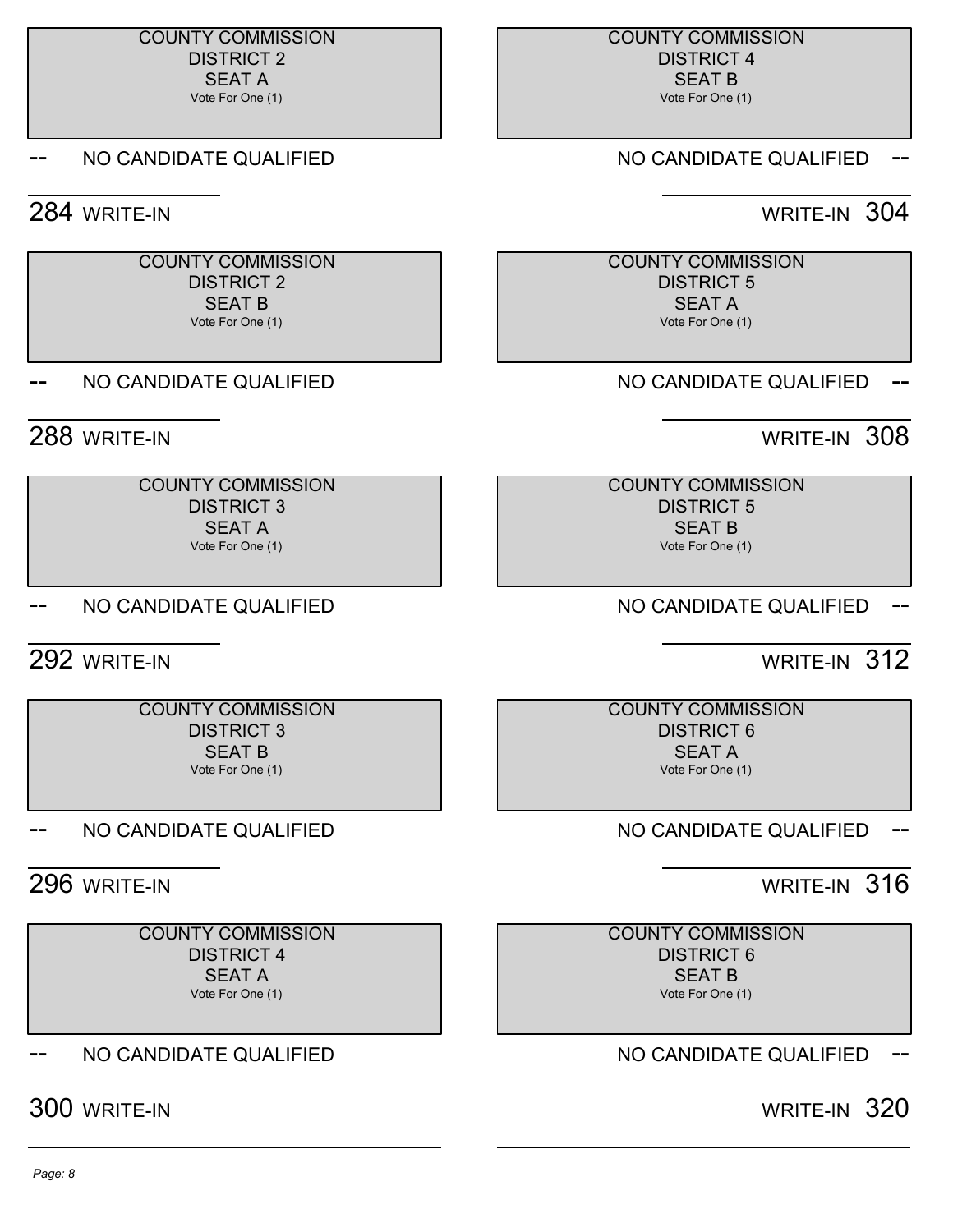#### COUNTY COMMISSION DISTRICT 7 SEAT A

Vote For One (1)

#### NO CANDIDATE QUALIFIED

## 324 WRITE-IN

 COUNTY COMMISSION DISTRICT 7 SEAT B Vote For One (1)

#### NO CANDIDATE QUALIFIED

328 WRITE-IN

**TRUSTEE** Vote For One (1)

NO CANDIDATE QUALIFIED

331 WRITE-IN

 GENERAL SESSIONS JUDGE DIVISION 1 Vote For One (1)

NO CANDIDATE QUALIFIED

334 WRITE-IN

 GENERAL SESSIONS JUDGE DIVISION 2 Vote For One (1)

NO CANDIDATE QUALIFIED

337 WRITE-IN

**SHERIFF** Vote For One (1)

## NO CANDIDATE QUALIFIED

340 WRITE-IN

#### CIRCUIT COURT CLERK Vote For One (1)

NO CANDIDATE QUALIFIED

WRITE-IN 343

 COUNTY CLERK Vote For One (1)

NO CANDIDATE QUALIFIED

# WRITE-IN 346

 REGISTER OF DEEDS Vote For One (1)

NO CANDIDATE QUALIFIED

WRITE-IN 349

 ROAD SUPERINTENDENT Vote For One (1)

NO CANDIDATE QUALIFIED

WRITE-IN 352

 BRADLEY COUNTY SCHOOL BOARD DISTRICT 2 Vote For One (1)

NO CANDIDATE QUALIFIED

WRITE-IN 355

 BRADLEY COUNTY SCHOOL BOARD DISTRICT 4 Vote For One (1)

NO CANDIDATE QUALIFIED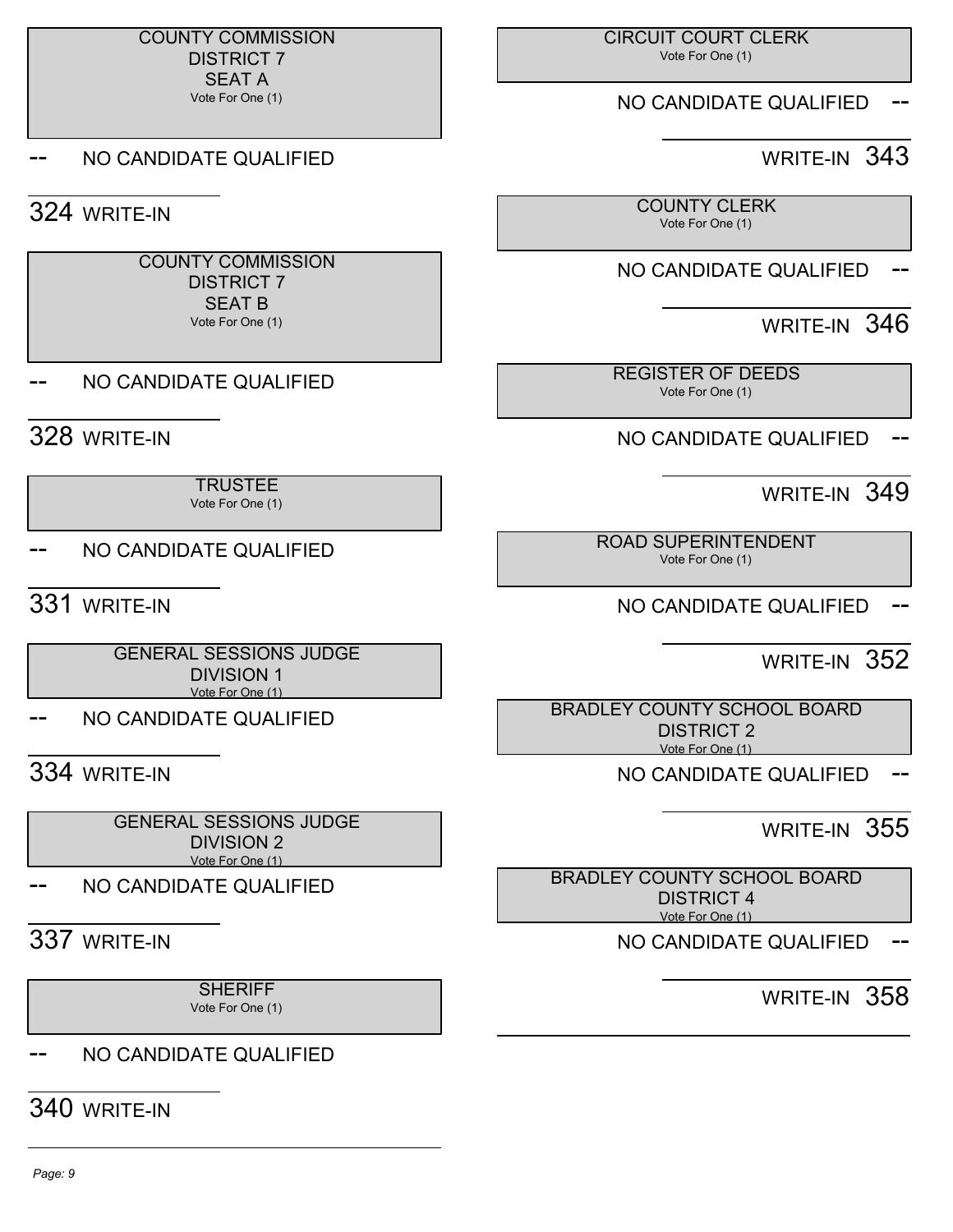BRADLEY COUNTY SCHOOL BOARD DISTRICT 6 Vote For One (1)

NO CANDIDATE QUALIFIED

## 363 WRITE-IN

 BRADLEY COUNTY SCHOOL BOARD DISTRICT 7 Vote For One (1)

NO CANDIDATE QUALIFIED

366 WRITE-IN

**CONSTABLE**  DISTRICT 1 Vote For One (1)

NO CANDIDATE QUALIFIED

## 369 WRITE-IN

**CONSTABLE**  DISTRICT 2 Vote For One (1)

-- NO CANDIDATE QUALIFIED

372 WRITE-IN

**CONSTABLE**  DISTRICT 3 Vote For One (1)

NO CANDIDATE QUALIFIED

375 WRITE-IN

**CONSTABLE**  DISTRICT 4 Vote For One (1)

-- NO CANDIDATE QUALIFIED

378 WRITE-IN

**CONSTABLE**  DISTRICT 5 Vote For One (1)

NO CANDIDATE QUALIFIED

WRITE-IN 383

**CONSTABLE**  DISTRICT 6 Vote For One (1)

NO CANDIDATE QUALIFIED

WRITE-IN 386

**CONSTABLE**  DISTRICT 7 Vote For One (1)

NO CANDIDATE QUALIFIED